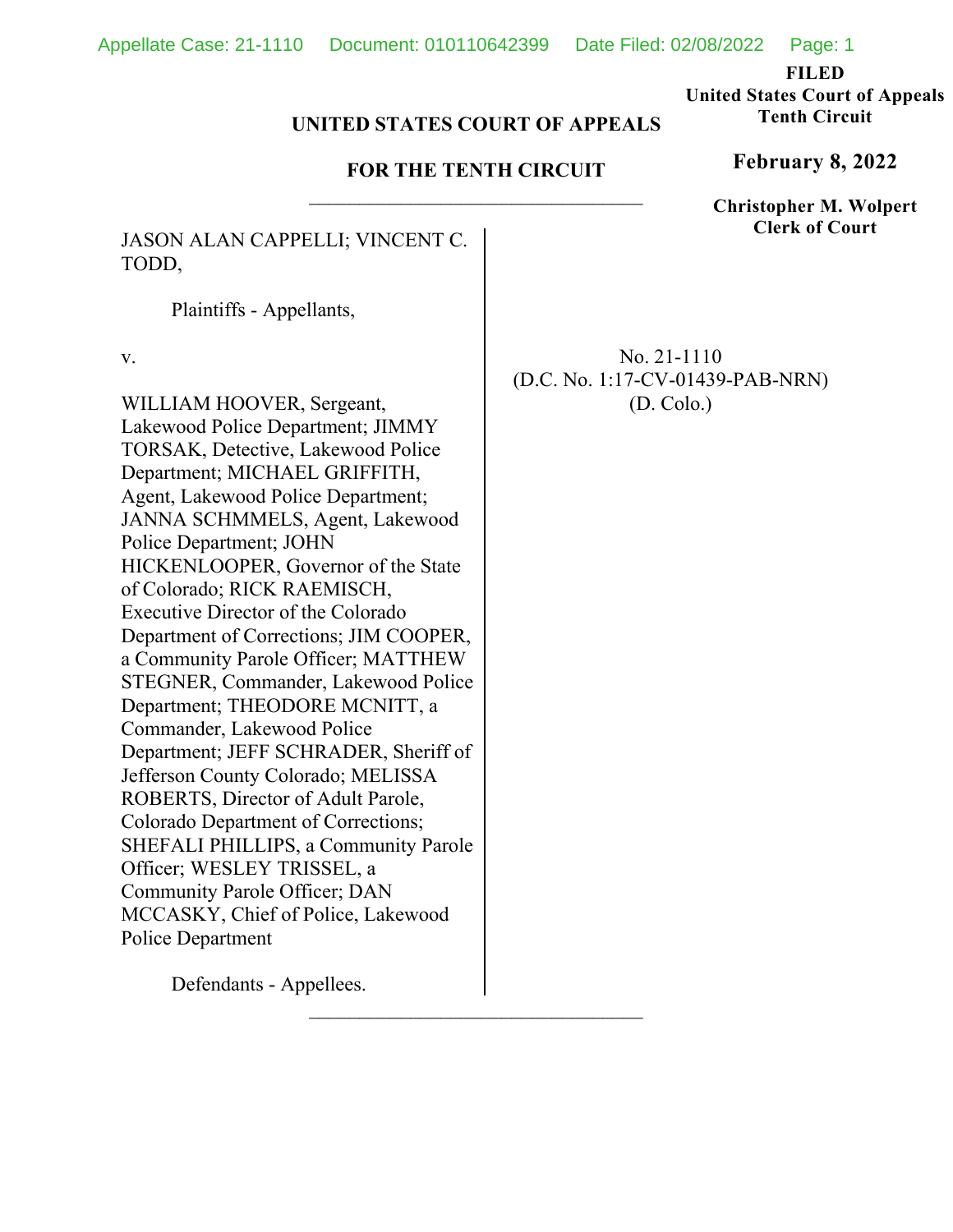### **ORDER AND JUDGMENT\***

Before **MATHESON**, **BALDOCK**, and **PHILLIPS**, Circuit Judges.

Jason Cappelli and Vincent Todd, a Colorado parolee and his sponsor, appeal the district court's entry of judgment against them on claims stemming from a search of their home that led to Cappelli's arrest for parole violations. Exercising jurisdiction under 28 U.S.C. § 1291, we affirm.

### **I. Background**

 Colorado released Cappelli from custody to live with Todd on parole. The state conditioned this arrangement on Cappelli's and Todd's agreement to allow Cappelli's Community Parole Officer (CPO) to visit and search their house at any time. Cappelli's CPO, Defendant Matthew Stegner, did so on April 19, 2019. Another CPO, Defendant Shefali Phillips, and officers from the Lakewood Police Department accompanied him and participated in the search.

 The officers found a video doorbell on the house and a stun gun inside Todd's locked bedroom. Stegner arrested Cappelli, alleging parole violations based on the presence of these items on the premises.

<sup>\*</sup> After examining the briefs and appellate record, this panel has determined unanimously that oral argument would not materially assist in the determination of this appeal. *See* Fed. R. App. P. 34(a)(2); 10th Cir. R. 34.1(G). The case is therefore ordered submitted without oral argument. This order and judgment is not binding precedent, except under the doctrines of law of the case, res judicata, and collateral estoppel. It may be cited, however, for its persuasive value consistent with Fed. R. App. P. 32.1 and 10th Cir. R. 32.1.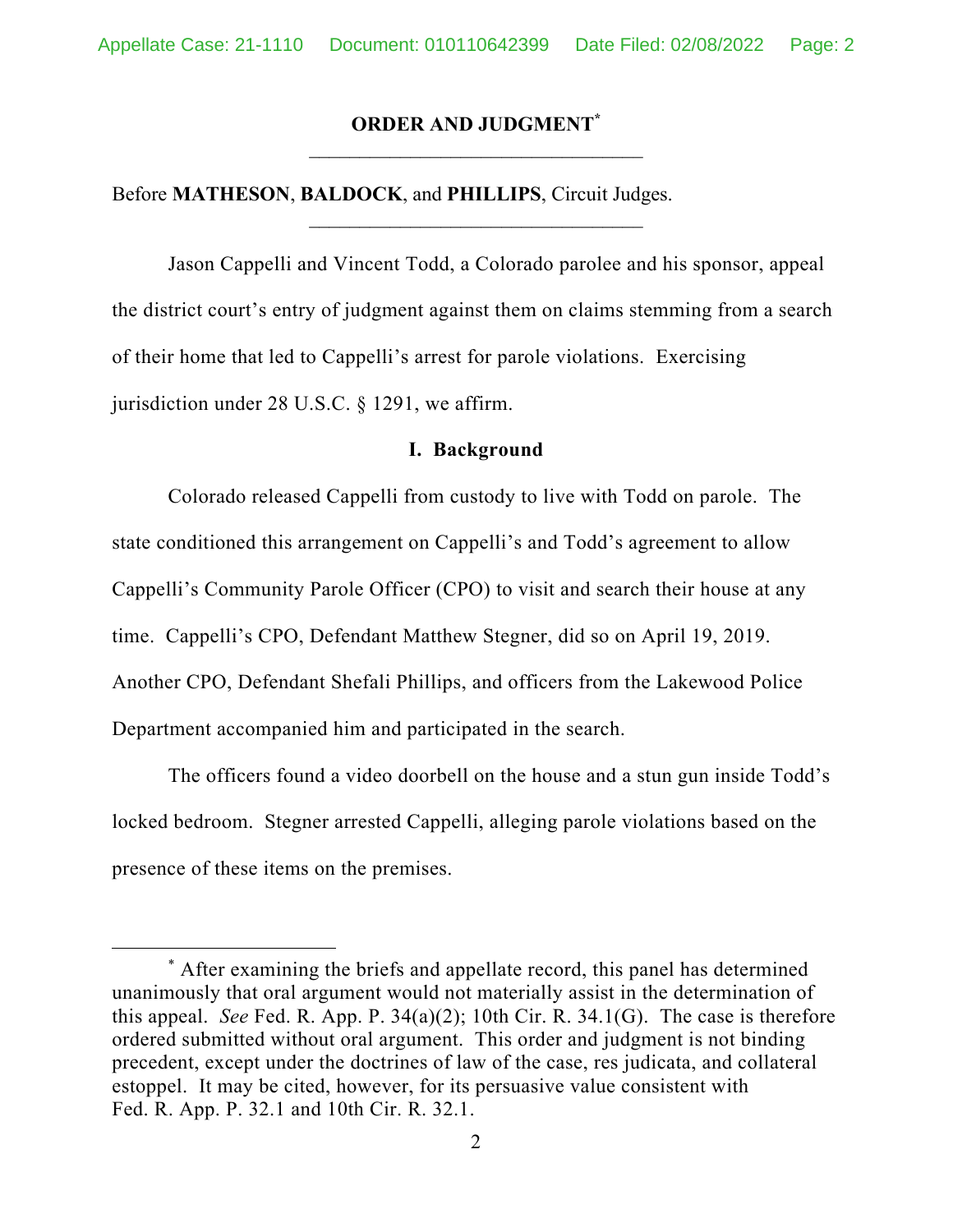The parole board acquitted Cappelli of the parole violation charges. Cappelli and Todd then sued under 42 U.S.C. § 1983 and the Racketeer Influenced and Corrupt Organizations Act, 18 U.S.C. §§ 1961–1968. As relevant to this appeal, they both claimed the search violated their Fourth Amendment rights because the officers did not have a warrant and lacked reasonable suspicion either of them had committed an offense. Cappelli also alleged that his detention violated his Fourth Amendment rights because the officers lacked probable cause to believe he had committed a parole violation, and that the procedures for returning a \$30 booking fee collected from him at the time of his arrest violated his Fourteenth Amendment due process rights because they were too onerous.

 Ruling on a motion to amend the complaint, the district court denied leave to amend and ordered dismissal of all the claims except the unlawful search claims against the Lakewood officers who participated in the search. It reasoned the complaint did not, and with the proposed amendments would not, state any other claims upon which relief could be granted. The court later granted summary judgment in favor of the Lakewood officers by adopting the magistrate judge's report and recommendation and entered a final judgment in favor of all Defendants. This appeal followed.

### **II. Discussion**

We review de novo a district court's dismissal for failure to state a claim. *See VDARE Found. v. City of Colo. Springs*, 11 F.4th 1151, 1169 (10th Cir.), *petition for cert. filed* (U.S. Dec. 23, 2021) (No. 21-933). "We generally review for abuse of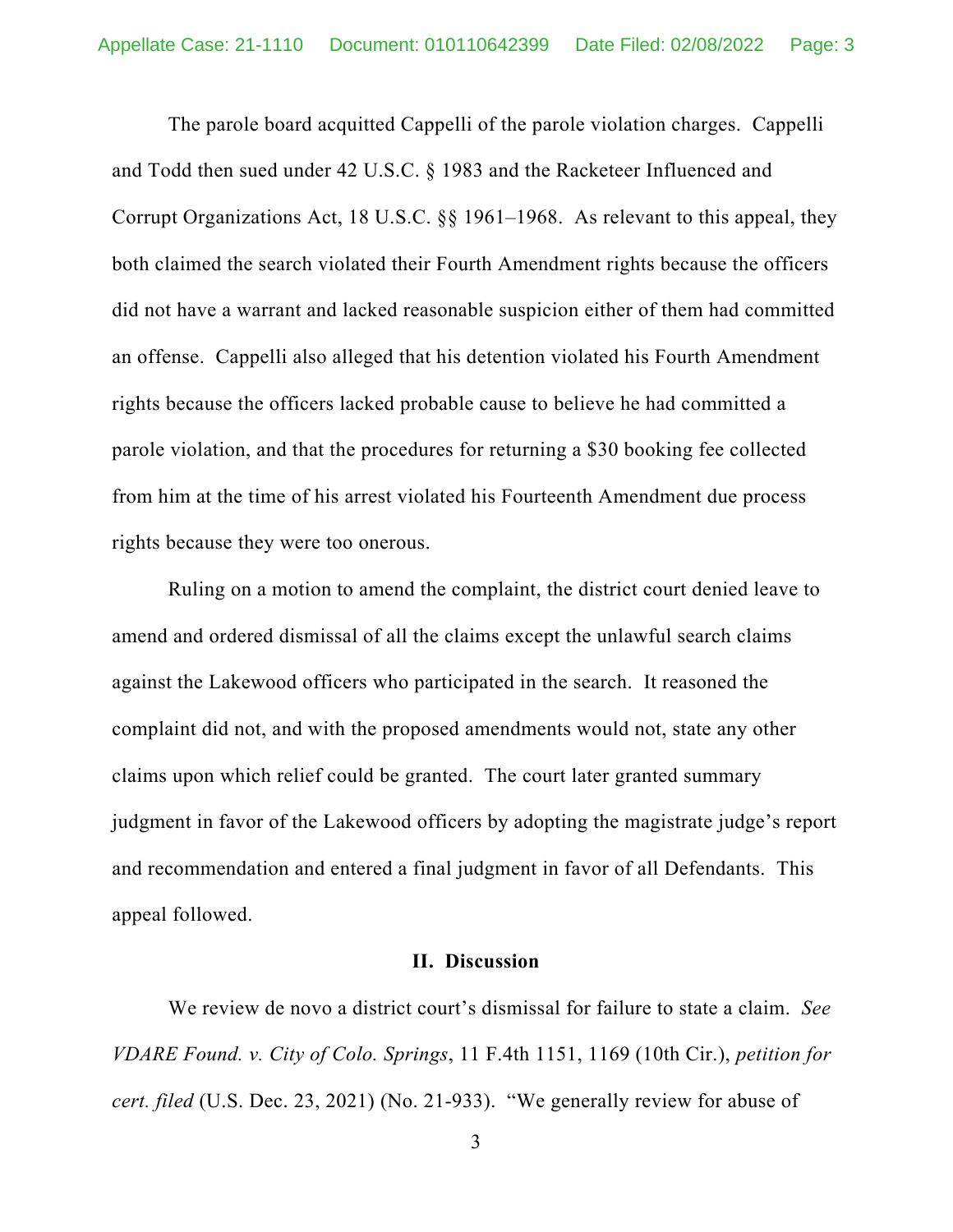discretion a district court's denial of leave to amend a complaint . . . ." *Johnson v. Spencer*, 950 F.3d 680, 720 (10th Cir. 2020) (brackets and internal quotation marks omitted). But a "district court may deny leave to amend where amendment would be futile." *Doe v. Woodard*, 912 F.3d 1278, 1302 n.28 (10th Cir. 2019) (internal quotation marks omitted). And "when [the district court's] denial is based on a determination that amendment would be futile, our review for abuse of discretion includes de novo review of the legal basis for the finding of futility." *Johnson*, 950 F.3d at 720 (internal quotation marks omitted).

"We review an order granting summary judgment de novo, giving no deference to the district court's decision and applying the same standards as the district court." *Carlile v. Reliance Standard Life Ins. Co.*, 988 F.3d 1217, 1221 (10th Cir. 2021). "In doing so, we view the evidence and draw reasonable inferences in the light most favorable to the nonmoving party." *Sinclair Wyo. Refin. Co. v. A & B Builders, Ltd.*, 989 F.3d 747, 765 (10th Cir. 2021) (brackets and internal quotation marks omitted). "The court shall grant summary judgment if the movant shows that there is no genuine dispute as to any material fact and the movant is entitled to judgment as a matter of law." Fed. R. Civ. P. 56(a).

### **A. Fourth Amendment Unlawful Search Claims**

Cappelli and Todd claim CPOs Stegner and Phillips, and the Lakewood officers, violated their Fourth Amendment rights by searching their home without a warrant and without any reasonable suspicion to believe either Cappelli or Todd had committed an offense.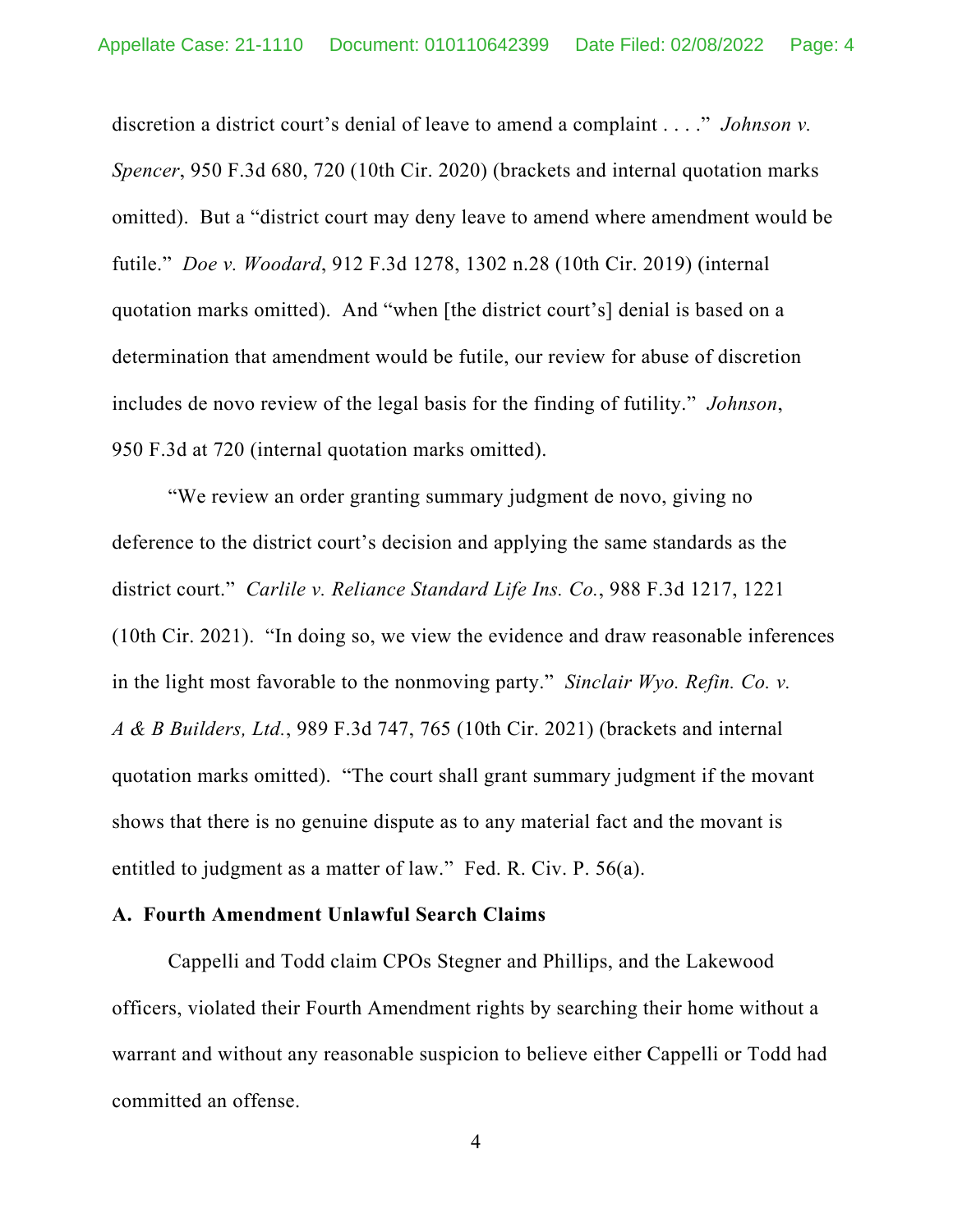# **1. Dismissal of the Fourth Amendment Unlawful Search Claims Against Stegner and Phillips**

 The district court dismissed the claims against CPOs Stegner and Phillips because under the totality-of-the-circumstances exception to the Fourth Amendment's warrant and probable cause requirements, "the Fourth Amendment does not prohibit a police officer from conducting a suspicionless search of a parolee," *Samson v. California*, 547 U.S. 843, 857 (2006), at least where the search is "authorized by state law," *United States v. Matthews*, 928 F.3d 968, 976 (10th Cir.  $2019$ ) (internal quotation marks omitted).<sup>1</sup> And the district court found that Colorado law authorized CPOs Stegner and Phillips to conduct the search, citing Colo. Rev. Stat. § 17-2-201(5)(f)(I)(D) and *People v. McCullough*, 6 P.3d 774, 778 (Colo. 2000), *abrogated in part on other grounds by United States v. Knights*, 534 U.S. 112 (2001).

Cappelli and Todd argue, without citation, that the district court erred in reaching this conclusion because Colorado authority it relied on applies "only to discretionary parole," Aplts. Opening Br. at 9, and their complaint alleged Cappelli was on "mandatory parole," Aplts. App., vol. 2 at 12. But  $\S 17$ -2-201(5)(f)(I)(D) requires parolees to "permit residential visits by the [CPO], and allow the [CPO] to make searches of his or her person, residence, or vehicle," "[a]s a condition of *every*

<sup>&</sup>lt;sup>1</sup> To the extent Cappelli and Todd argue that an earlier case, *United States v*. *Knights*, 534 U.S. 112, 121–22 (2001), establishes a different rule—namely, that warrantless searches of a parolee's home must be supported by a reasonable suspicion that the parolee engaged in prohibited conduct—we reject this argument as contrary to *Samson*.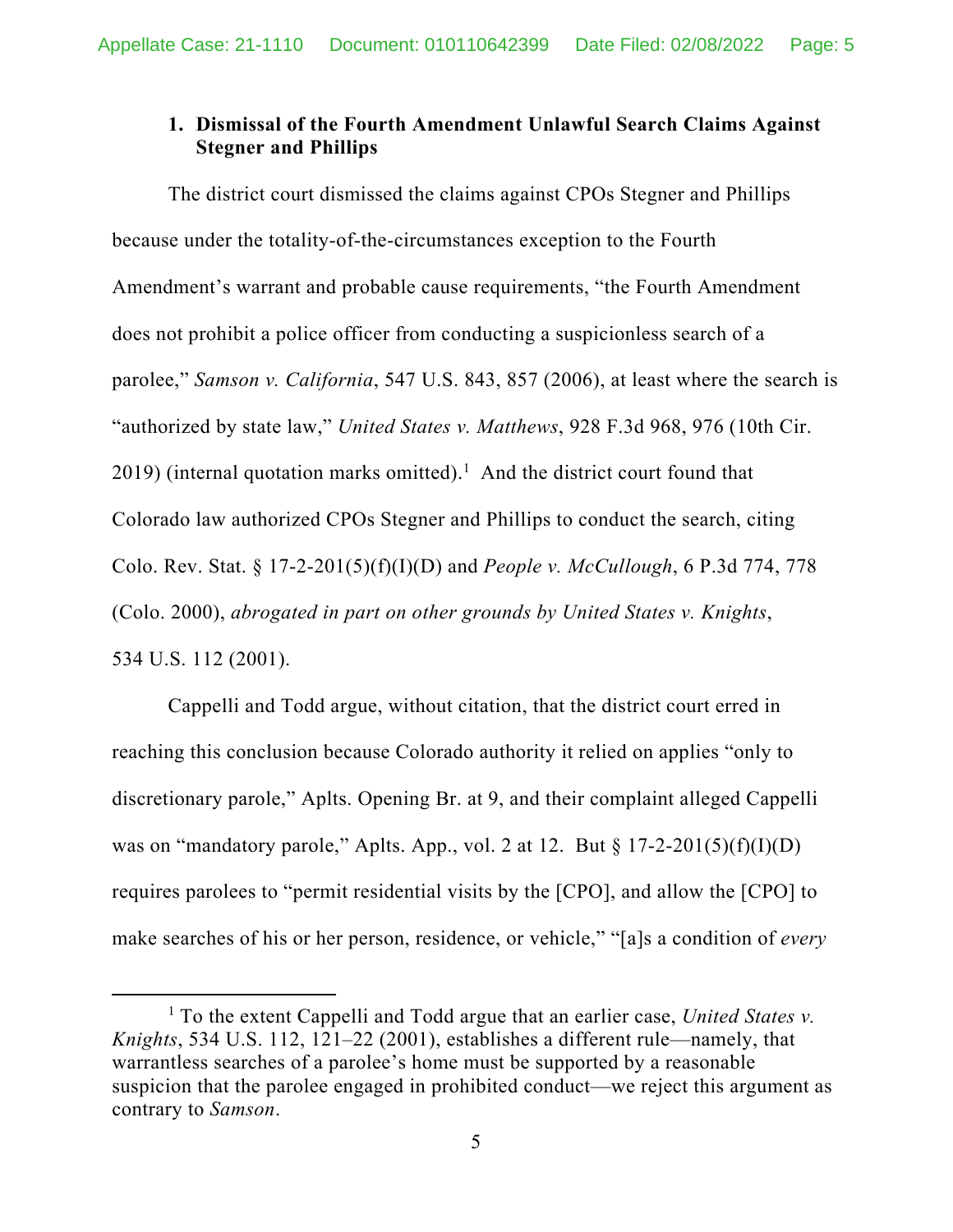parole." (emphasis added). And *McCullough* makes no mention of a distinction between mandatory and discretionary parole. It instead confirms that a parolee's consent to searches by the CPO must "be included in *every* parole agreement." 6 P.3d at 778 (emphasis added). It also held that the law gives CPOs "authority to conduct routine searches of a parolee and his possessions as part of their supervisory authority and without requiring that they first possess reasonable grounds to believe that a parole violation has occurred." *Id.* (internal quotation marks omitted).

 Because Colorado law authorized Stegner and Phillips to conduct the search without any reasonable suspicion, we affirm the district court's conclusion that the complaint did not, and with the proposed amendments would not, state a viable Fourth Amendment claim against these Defendants related to the search.

# **2. Grant of Summary Judgment to the Lakewood Police Officers on the Fourth Amendment Unlawful Search Claims**

The district court granted summary judgment to the Lakewood officers by applying the special-needs exception to the Fourth Amendment's warrant and probable cause requirements, whereby law enforcement officers can search a parolee's home without a warrant if they are "acting under the direction of the parole officer." *United States v. Freeman*, 479 F.3d 743, 748 (10th Cir. 2007). Under this rule, a parole officer "cannot act as a 'stalking horse' on behalf of police to assist police in evading the Fourth Amendment's warrant requirement." *United States v. McCarty*, 82 F.3d 943, 947 (10th Cir. 1996).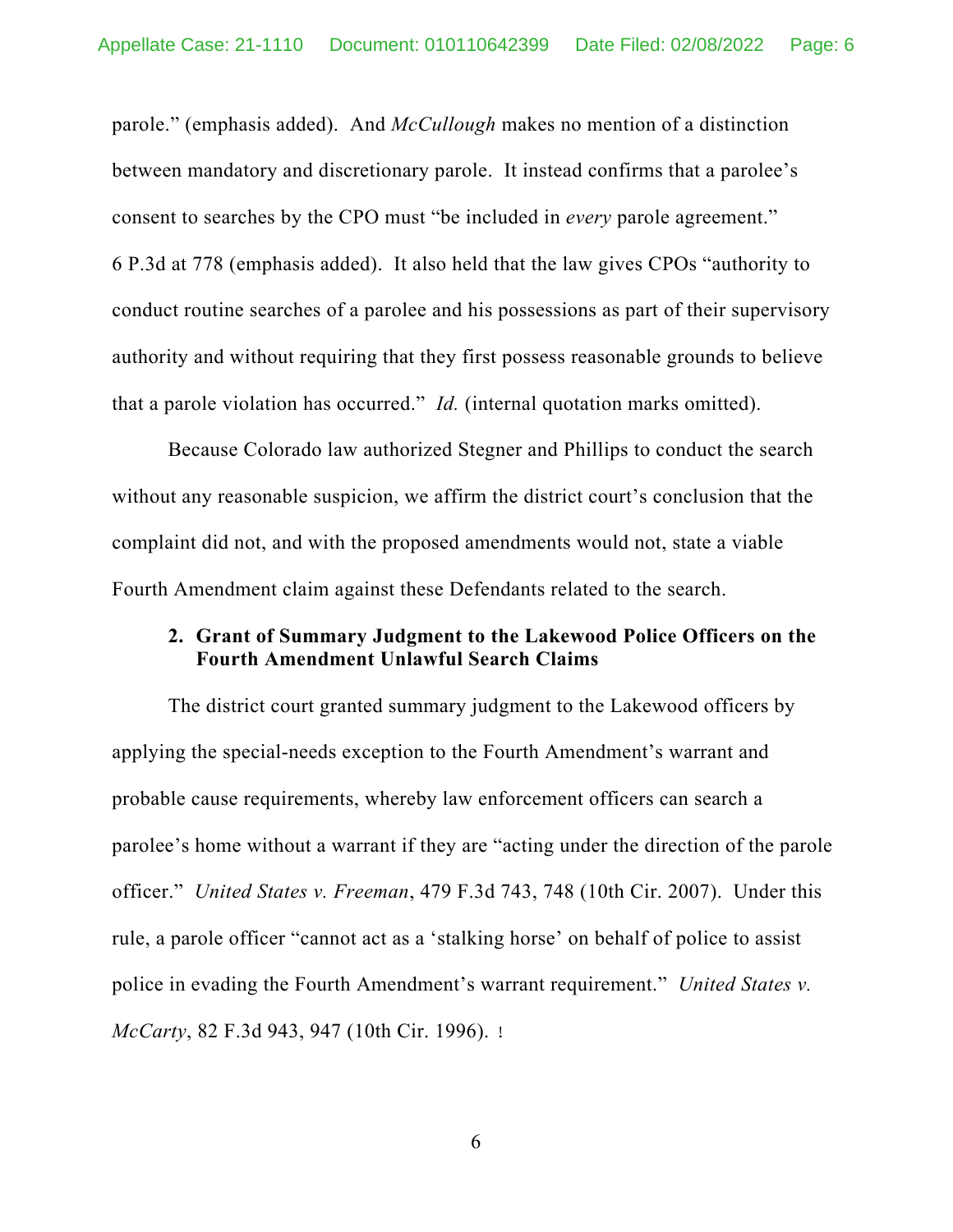The district court found that the Lakewood police officers acted under CPO Stegner's direction and concomitantly that Stegner was not acting as a stalking horse at the behest of the Lakewood officers. It relied, in part, on Stegner's testimony that he alone made the decision to search Cappelli and Todd's house on the day in question. It also relied on the Lakewood officers' testimony that they were brought in by Stegner as backup to assist with the search and Stegner's testimony that he instructed the Lakewood officers to search "for any violations or anything they were concerned about," Aplts. App., vol. 6 at 189.

 Cappelli and Todd argue that the open-ended nature of Stegner's instruction to the Lakewood officers regarding the way they should conduct their search creates a factual issue about whether Stegner acted as a stalking horse for the Lakewood officers. We disagree. As the magistrate judge noted, this instruction reinforces testimony from Stegner and the Lakewood officers that Stegner initiated the search and that he brought the Lakewood officers in as backup to assist with the search. The instruction does not support a reasonable inference that Stegner acted as a stalking horse for the Lakewood officers to conduct an unlawful search.

 Cappelli and Todd also argue the search by the Lakewood officers violated their Fourth Amendment rights because it was not supported by a reasonable suspicion that either of them had committed an offense. But as noted above, "the Fourth Amendment does not prohibit a police officer from conducting a suspicionless search of a parolee," *Samson*, 547 U.S. at 857, if the search is "authorized by state law," *Matthews*, 928 F.3d at 976 (internal quotation marks omitted). And Colorado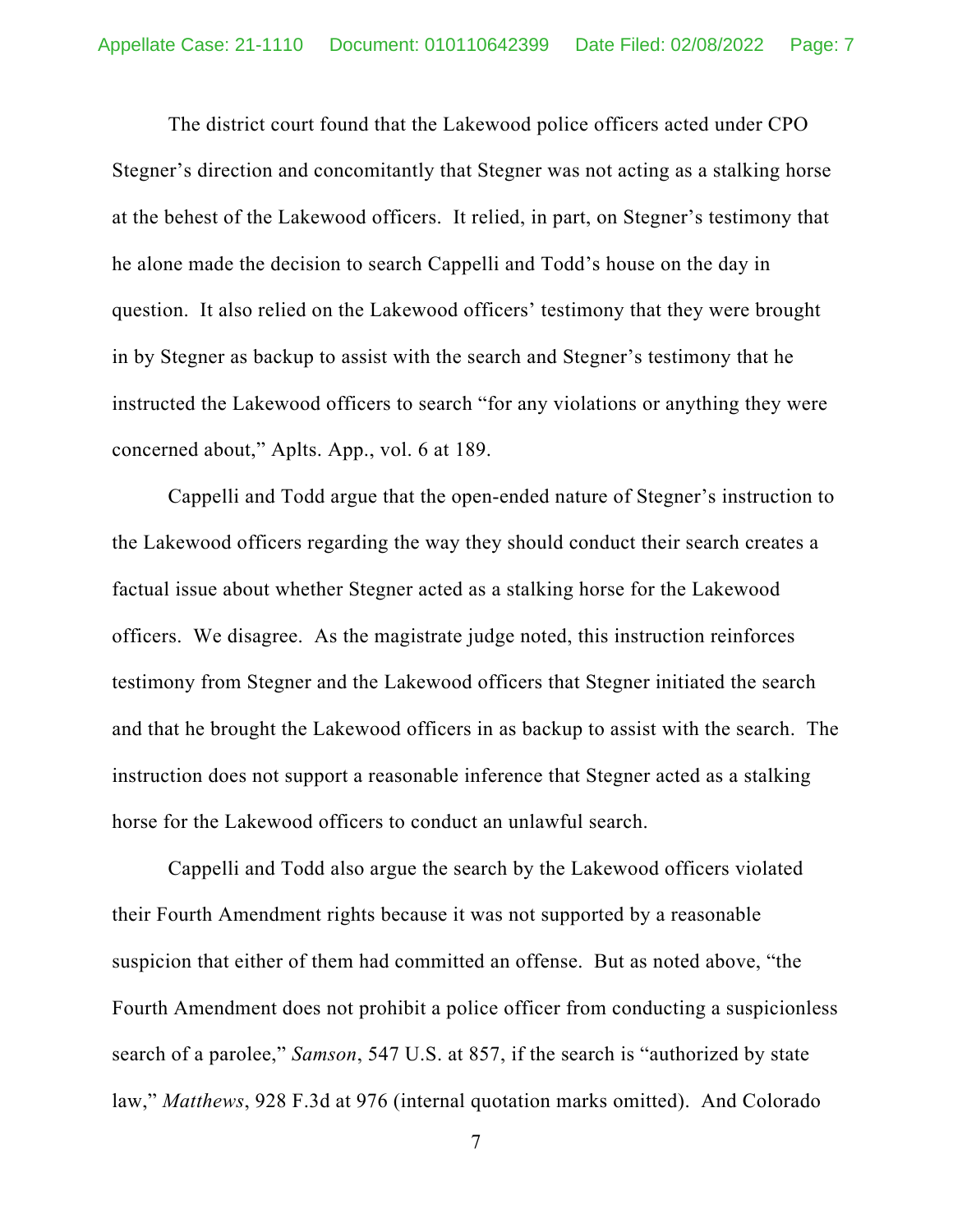law permits police officers to participate in searches authorized by CPOs. *See United States v. Warren*, 566 F.3d 1211, 1218 (10th Cir. 2009).

 Cappelli and Todd finally argue the district court erred by granting summary judgment to the Lakewood officers because their temporary disconnection of cables connecting Todd's computing equipment to the internet caused unnecessary damage to property, rendering the search unreasonable under *United States v. Ramirez*, 523 U.S. 65, 71 (1998). But they did not make this argument in opposition to the Lakewood officers' summary judgment motion or in their objections to the magistrate judge's report and recommendation. We therefore do not consider it. *See Throupe v. Univ. of Denver*, 988 F.3d 1243, 1254 (10th Cir. 2021) ("We will not consider an argument that was not fully briefed and decided by the district court.").

 We affirm the district court's grant of summary judgment to the Lakewood officers.

### **B. Dismissal of Cappelli's Fourth Amendment Unlawful Arrest Claim**

 Cappelli claims that his arrest violated his Fourth Amendment rights because Stegner lacked probable cause to arrest him.

 The district court agreed the complaint sufficiently alleged Stegner lacked probable cause to arrest Cappelli. But it found no law clearly establishing that the Fourth Amendment protects a parolee from arrest without probable cause. *Cf. Jenkins v. Currier*, 514 F.3d 1030, 1033 (10th Cir. 2008) ("Most courts that have considered the Fourth Amendment implications of seizing a parole violator have held that a parolee remains in legal custody during the period of his parole and therefore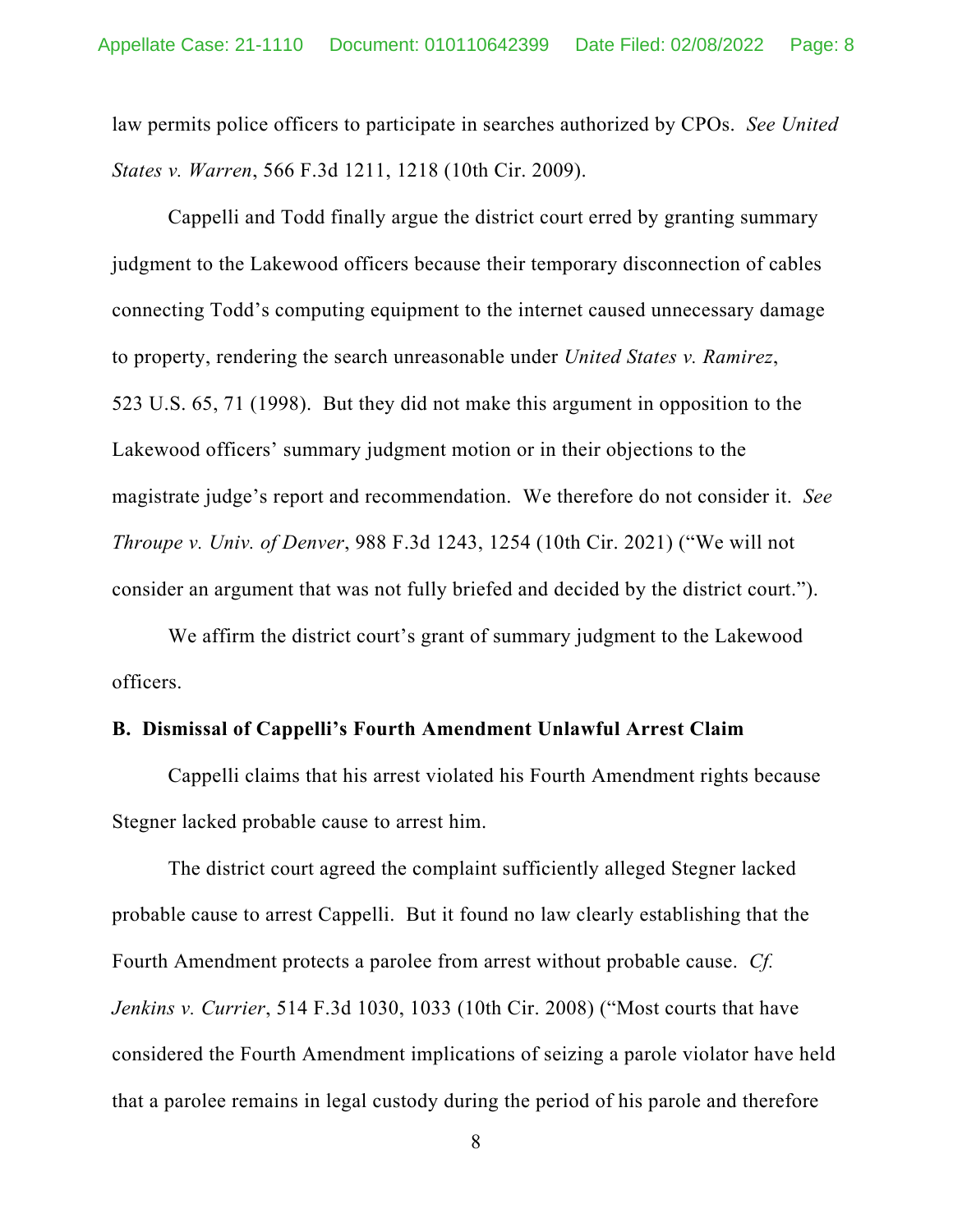that the retaking of a parole violator does not constitute an arrest for Fourth Amendment purposes."); Colo. Rev. Stat*.* § 17-22.5-203(2) ("Parole shall not be construed in any sense to operate as a discharge of any inmate . . . but simply a permit to [a paroled] inmate to go outside a correctional facility . . . ."). It therefore applied the doctrine of qualified immunity to dismiss the unlawful arrest claim. *See Pearson v. Callahan*, 555 U.S. 223, 231 (2009) ("The doctrine of qualified immunity protects government officials from liability for civil damages insofar as their conduct does not violate clearly established statutory or constitutional rights of which a reasonable person would have known." (internal quotation marks omitted)).

 Cappelli argues the district court erred by applying the doctrine of qualified immunity because the doctrine does not apply absent a "case [that] specifically addresses the . . . issue." Aplts. Opening Br. at 12. But Cappelli has the burden to "establish (1) the defendant violated a federal statutory or constitutional right and (2) the right was clearly established at the time of the defendant's conduct." *Ullery v. Bradley*, 949 F.3d 1282, 1289 (10th Cir. 2020). And Cappelli does not cite any case, from any jurisdiction, holding that taking a parolee into custody constitutes an arrest for purposes of the Fourth Amendment. Nor does he cite any case, from any jurisdiction, holding that a parole officer must have probable cause or comply with state law in order to take a parolee into custody without running afoul of the Fourth Amendment. He has therefore not shown any error in the district court's qualified immunity ruling.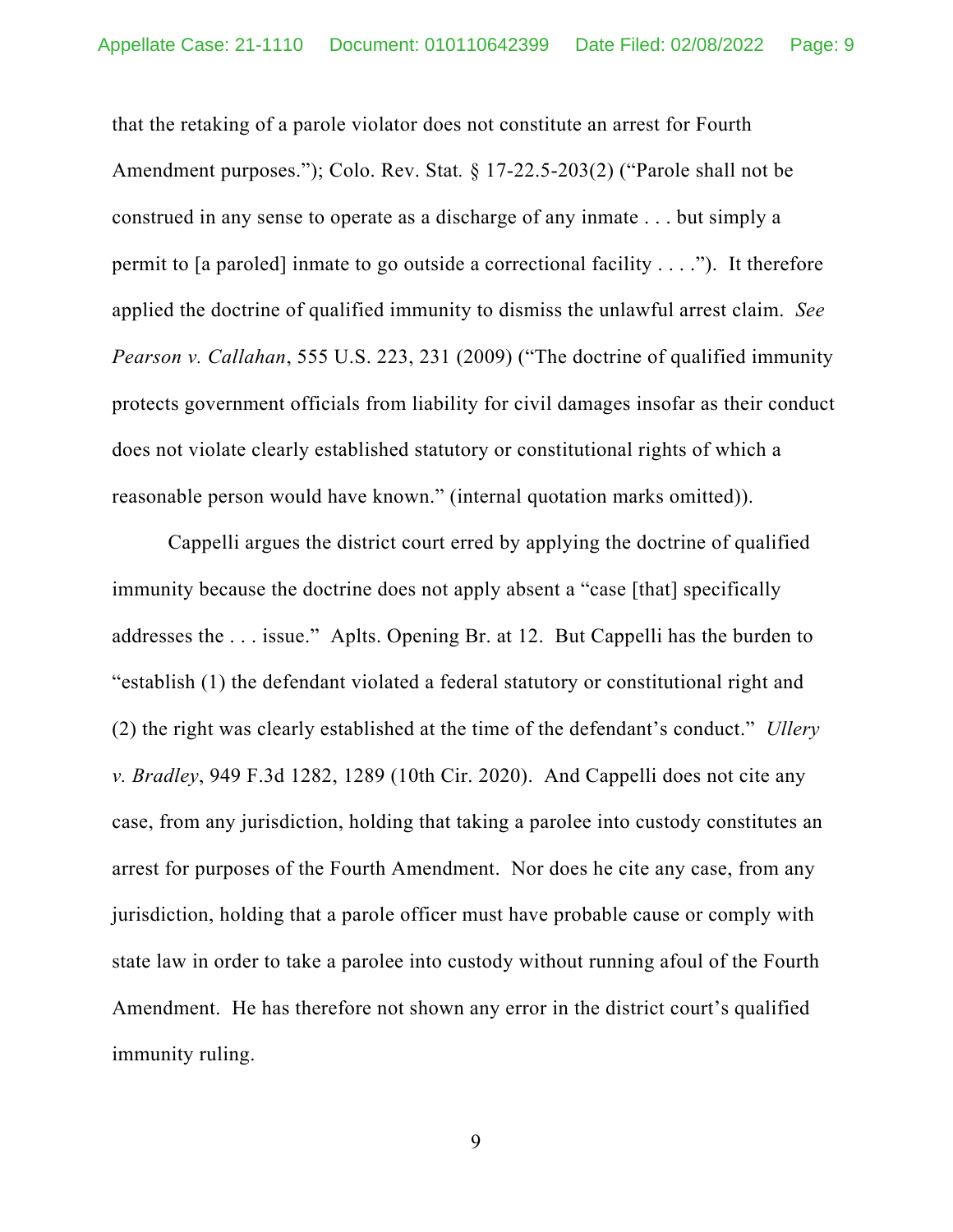His remaining argument that Stegner violated Colorado state law by taking him into custody without probable cause is irrelevant to his § 1983 Fourth Amendment claim. *See Medina v. Cram*, 252 F.3d 1124, 1133 (10th Cir. 2001) ("[C]laims based on violations of state law and police procedure are not actionable under § 1983.").

 We affirm the district court's conclusion that the doctrine of qualified immunity bars Cappelli's Fourth Amendment unlawful arrest claim.

#### **C. Dismissal of Cappelli's Due Process Claim Related to the Booking Fee**

 Cappelli alleged the Jefferson County Sheriff's Office violated his Fourteenth Amendment due process rights by imposing an unreasonable procedural requirement to refund the \$30 booking fee it collected from him at the time of his arrest. In particular, he asserted that the Sheriff's Office required him to submit a form requesting a refund. The form, in turn, asked Cappelli to submit documents showing he had been acquitted "to assist the Sheriffs Office [sic] in processing [Cappelli's] request." Aplts. App., vol. 2 at 62. Cappelli alleged he did not have a document evincing his acquittal and had to spend \$439.50 in attorneys' and other fees to get one.

The district court evaluated the claim under *Mathews v. Eldridge*, 424 U.S. 319 (1976). "Under *Mathews*, whether due process was satisfied requires analysis of the governmental and private interests that are affected." *United States v. Muhtorov*, 20 F.4th 558, 624 (10th Cir. 2021) (internal quotation marks omitted). In *Nelson v. Colorado*, 137 S. Ct. 1249, 1258 (2017), the Supreme Court applied *Mathews* and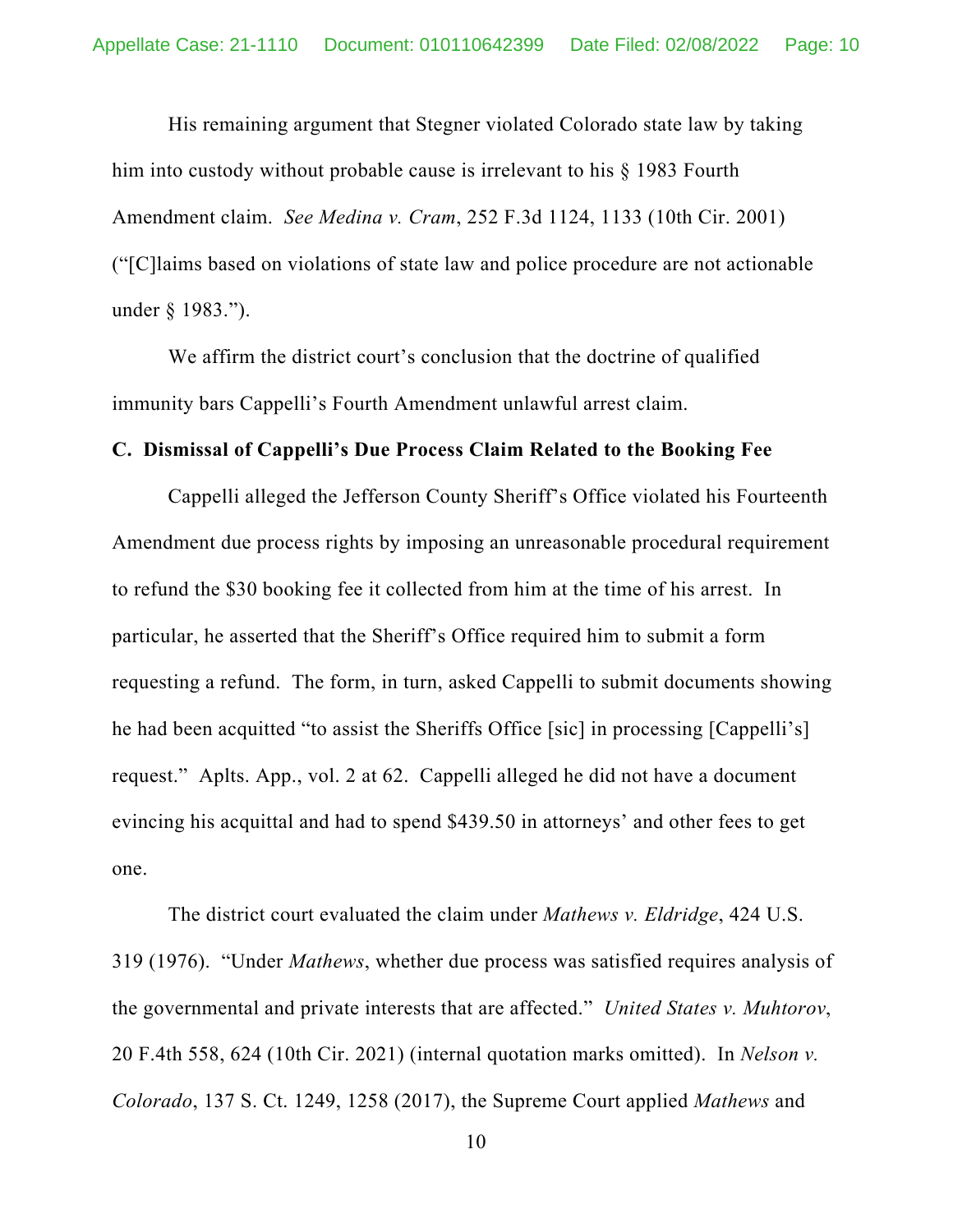held that "a State may not impose anything more than minimal procedures on the refund of exactions dependent upon a conviction subsequently invalidated." The district court found that the "mechanism for obtaining a refund is straightforward and reasonable" and does not offend due process. Aplts. App., vol. 2 at 154.

Cappelli argues the refund procedure imposes a burden beyond what *Nelson* allows. We disagree. The requirement to produce an acquittal document<sup>2</sup> is ministerial in nature and in most cases requires nothing more than making a photocopy of a document the applicant already possesses. In Cappelli's case, he alleged his CPO did not provide any documentation evincing his acquittal, so he had to obtain relevant documents via a request under the Colorado Criminal Justice Records Act. And he alleged he had to pay a \$5 fee to make the request. But taking these steps did not cause Cappelli to suffer a burden beyond what *Nelson* allows.

Cappelli's effort to bootstrap his due process claim by adding an allegation that he had to engage an attorney to make the records request falls flat. Under Colorado law, "records of official actions . . . shall be open for inspection by *any person* at reasonable times." Colo. Rev. Stat. § 24-72-303(1) (emphasis added).

<sup>&</sup>lt;sup>2</sup> We assume for purposes of this Order and Judgment that the Sheriff's Office required Cappelli to produce his acquittal document to obtain a refund of the booking fee. But we note that Cappelli's complaint only alleges that the Sheriff's Office asked for this documentation "to *assist* the Sheriffs Office [sic] in processing [Cappelli's] request." Aplts. App., vol. 2 at 62 (emphasis added). The complaint does not allege Cappelli's request would have been denied if he had submitted it without the document.